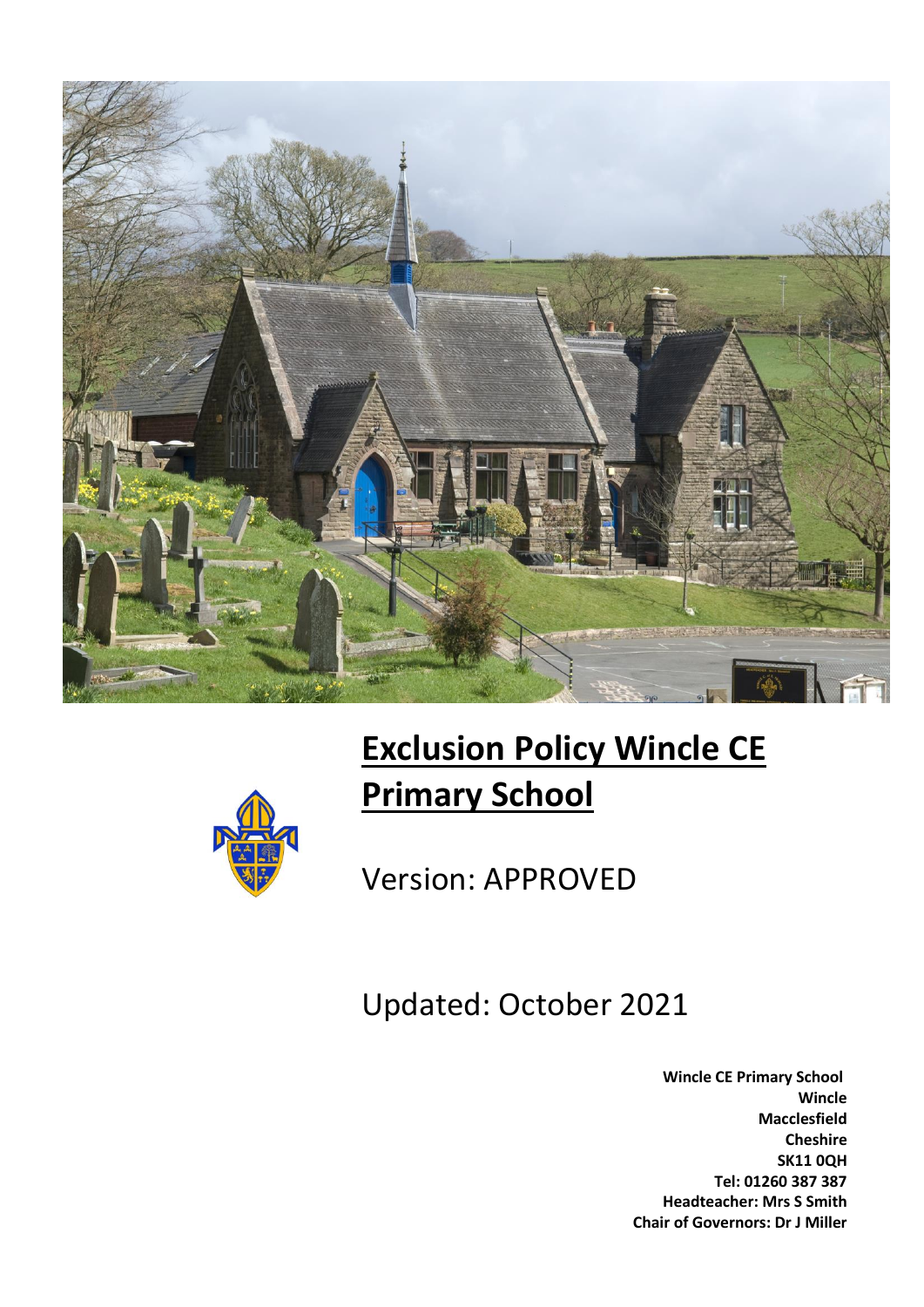| <b>Version control</b> |                                                                                    |
|------------------------|------------------------------------------------------------------------------------|
| Date updated:          | Brief summary of changes:                                                          |
| October 2021           | Change of an to $a - page 2$<br>Change from 'are in agreement' to 'agree' – page 3 |

# Our school's vision:

*Wincle School creates an enriching and outstanding rural education, nurturing the whole individual: body, mind and soul, inspiring rounded, happy, courageous children who exhibit a passion for learning, a confident faith, a loving concern for community and an inclusive respect for all.*

We believe that all pupils are deserving of an education and that it is our job to overcome any barriers to this. We will work with external professionals to nurture and support pupils and ensure that they can attend school. Families will also be supported as we believe they play an important role in supporting their child's education. Where we feel that being educated in school is not possible, this policy will be adhered to with respect and compassion.

We encourage our pupils to 'Shine like Stars' (Philippians 2:15) and to do this run with the following acronym:

|   |                 | No act of kindness, no matter how small, is ever wasted." Aesop                                                      |
|---|-----------------|----------------------------------------------------------------------------------------------------------------------|
|   |                 | We would like our pupils to have the confidence to know that they can make a difference: have hope for the           |
| S | Service         | future.                                                                                                              |
|   |                 | We encourage our pupils to challenge injustice and inequality                                                        |
|   |                 | Our principles are founded on the truth that we are loved by the Father, Saved by the Son and Sanctified by          |
|   |                 | the Holy Spirit.                                                                                                     |
|   | Theology        | We want to ignite passion and curiosity for learning, providing an exciting curriculum to inspire all learners to be |
|   |                 | the best they can be.                                                                                                |
|   |                 | We encourage our pupils to show integrity                                                                            |
|   |                 | We would like our pupils to have the courage to fight for what is important                                          |
|   | <b>Attitude</b> | ☆<br>When things are challenging, we would like our pupils to display perseverance and not give up.                  |
|   |                 | Learn from yesterday, live for today, hope for tomorrow" Albert Einstein                                             |
|   |                 | We nurture the whole individual: body, mind and soul<br>52                                                           |
|   |                 | We encourage the pupils to <b>respect</b> every living creature and show compassion.                                 |
|   | Relationships   | We would like our children to treat other people as they would like to be treated following Jesus' example.          |
|   |                 | We are all unique                                                                                                    |
|   |                 | We help all children build trusting relationships $\sqrt{\phantom{a}}$                                               |
|   |                 | Clothe yourselves with compassion, kindness, humility, gentleness and patience.' (Colossians 3:12)                   |
|   | Shine like      | "I am the Light of the world; he who follows Me will not walk in the darkness, but will have the Light of life."     |
|   | stars           | (John 8:12)                                                                                                          |
|   |                 | We would like our pupils to shine in their behaviour, attitudes, relationships and learning.                         |
|   |                 |                                                                                                                      |

**This policy should be read in conjunction with the School Behaviour Policy and Code and the Attendance Policy.**

## **Aims**

- To ensure that all pupils and staff feel safe in school.
- To support the teaching and learning of all pupils within the school.
- To ensure that all pupils and staff have access to a pleasant and disruption free environment.
- To ensure that all pupils are actively encouraged to behave in a manner that is acceptable, responsible and respectful.

- To ensure that all parents, staff, governors and pupils understand the Behaviour Code, rewards and consequences.

- The school aims to achieve 100% attendance.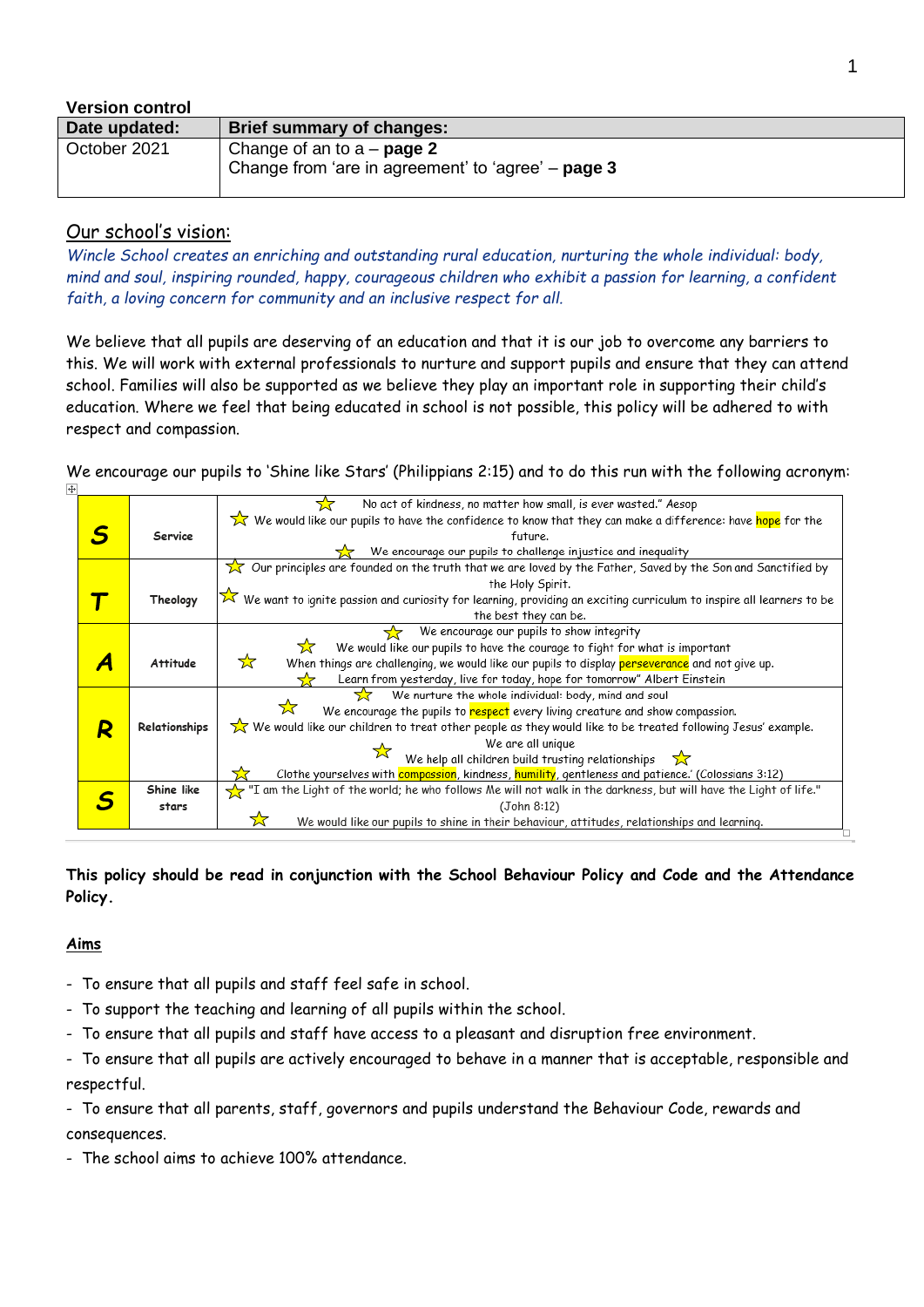### **Role of the Headteacher**

- To ensure that the Behaviour Code is implemented in a positive manner and that rewards are available to staff to distribute.

-To ensure that all parties are kept fully informed of the intention to exclude and that all written documentation is complete and available

- Aim to ensure that pupils are supported to remain in school in future, and that School Focus Plans are implemented and maintained.

- To ensure that relevant outside bodies (Educational Psychology Service, Cheshire East Autism Team, Child and Adolescent Mental Health Service etc) are involved as appropriate.

- To review the Behaviour Code and Exclusion Policy on an annual basis with all staff.

The school believes that children have the right to learn and teachers have the right to teach.

To these ends, the school has an accepted Behaviour Policy and Code which is built on rewards and praise. At times however, some children's behaviour gives cause for concern. Teachers will contact parents to ascertain if there are reasons for a decline/ change in behaviour. The school will work with parents to help improve a child's behaviour. If needs be, a School Focus Plan will be drawn up in consultation with the child, parents and if necessary any relevant outside agencies.

If a child's behaviour does not improve, an internal exclusion may result, and in extreme circumstances a fixed term exclusion may be imposed. The school recognises the impact on a young person's education of an exclusion as well as the negative effect on their attainment and life chances and an exclusion is always a last resort.

There may be occasions when extreme behaviour e.g assault against an adult or child means a child is excluded immediately. (See Behaviour Policy).

Only the Headteacher can exclude a child or in her absence, the next most senior member of staff.

The school does not exclude a child lightly and all possible actions will have been taken to avoid this. In the end the school has to balance the needs of the individual against the needs of the whole school and the resources available to it. The school works hard to manage behaviour and to help children who display emotional or behavioural difficulties.

The school follows Local Authority and Government Guidance

## **Exclusion Procedures**

The government supports Head Teachers in using exclusion as a sanction where it is warranted. Exclusions can be:

- lunchtime
- fixed-term from one session (half day) to 90 sessions (45 days) in one academic year
- permanent

Wherever possible, a school should consider alternatives to exclusion.

Permanent exclusion should be used as a last resort and only be taken:

- in response to a serious breach, or persistent breaches of the school's behaviour policy
- where allowing the pupil to remain in school would seriously harm the education or welfare of the pupil or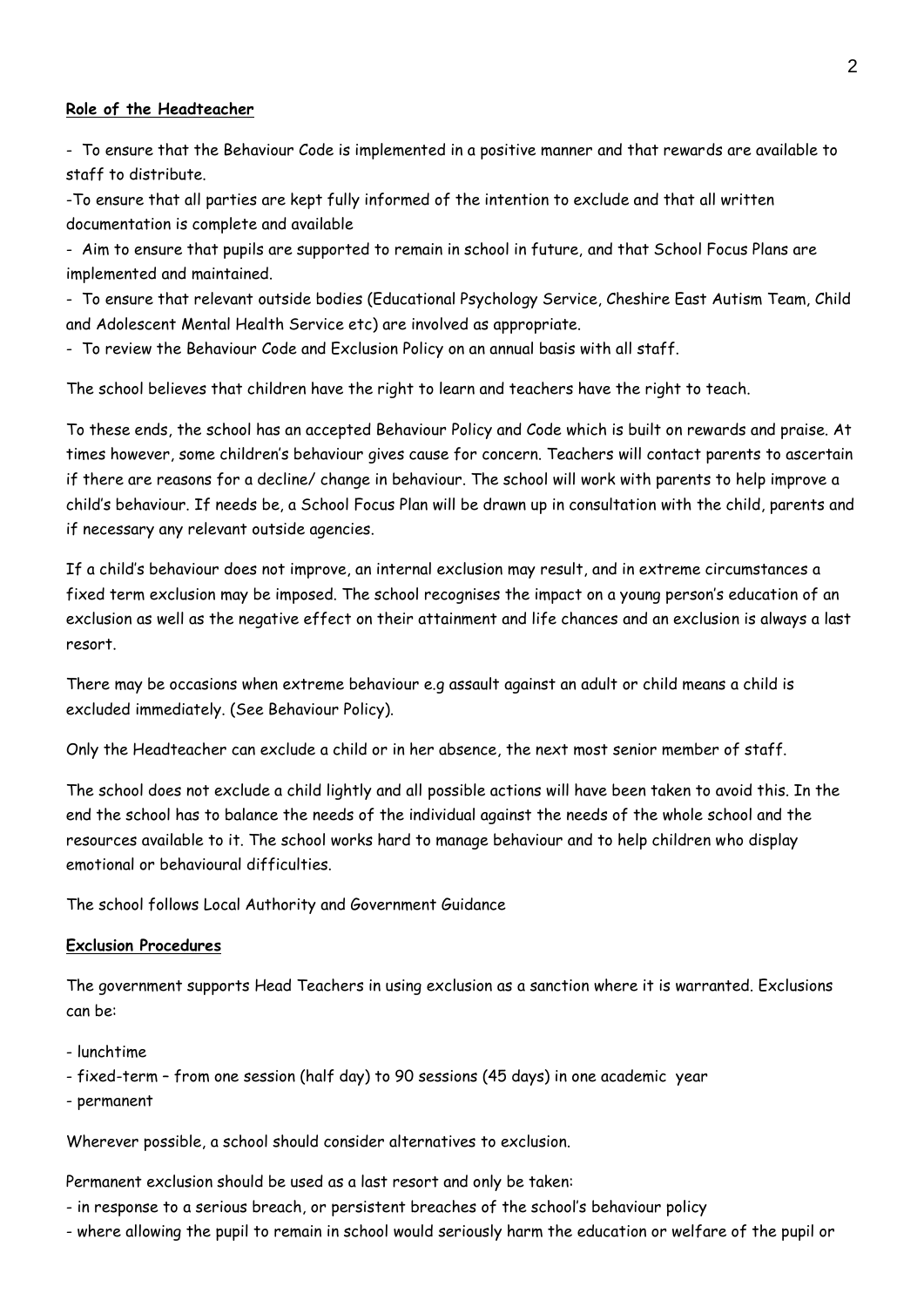#### others in the school

Only the Head Teacher of a school can exclude a pupil and this must be on disciplinary grounds. This decision must be lawful, rational, reasonable, fair and proportionate.

'Informal' or 'unofficial' exclusions are unlawful even where the child's parent/s or carer/s agree. All exclusions must be formally recorded.

A Head Teacher can withdraw an exclusion at any time before it has been reviewed by the governors.

### **The Head Teacher's powers to exclude:**

In exceptional circumstances, where further information has come to light a fixed term exclusion may be extended or converted into a permanent exclusion. In this case the initial fixed term letter should state this possibility.

If a pupil is regularly receiving exclusions which are having no effect or if they are nearing the maximum 45 days limit the head teacher should consider other alternative sanctions and / or additional support / advice.

Lunchtime exclusions are counted as one session (half a day) and are used to determine whether a governing body meeting is triggered. These should only be used for a short period and have a start and finish date. If a pupil is in receipt of free school meals schools must make alternative arrangements to enable this.

Pupils can be excluded for behaviour outside of the school in accordance with the schools' behaviour policy.

When reaching the decision to exclude, a Head Teacher must apply the civil standard of proof i.e. 'on the balance of probabilities' which means it is more likely than not that a fact is true.

Head Teachers must be mindful of their obligations under the Equality Act 2010 to not discriminate, harass or victimise pupils from groups with protected characteristics i.e. because of their:

- $\Box$  sex
- race
- disability
- religion or belief
- sexual orientation
- because of pregnancy / maternity
- because of gender reassignment

For disabled pupils, this includes a duty to make reasonable adjustments to policies and practices. Schools must also ensure that their policies and practices do not discriminate against pupils by unfairly increasing their risk of exclusion.

It is unlawful to exclude or increase the length of an exclusion for a non -disciplinary offence. A school cannot exclude a pupil:

- because they have additional needs or a disability the school feels it is unable to meet
- $\Box$  for low academic attainment / ability
- $\Box$  the action of a pupil's parent
- $\Box$  pupil failing to agree to or meet certain conditions before they are reinstated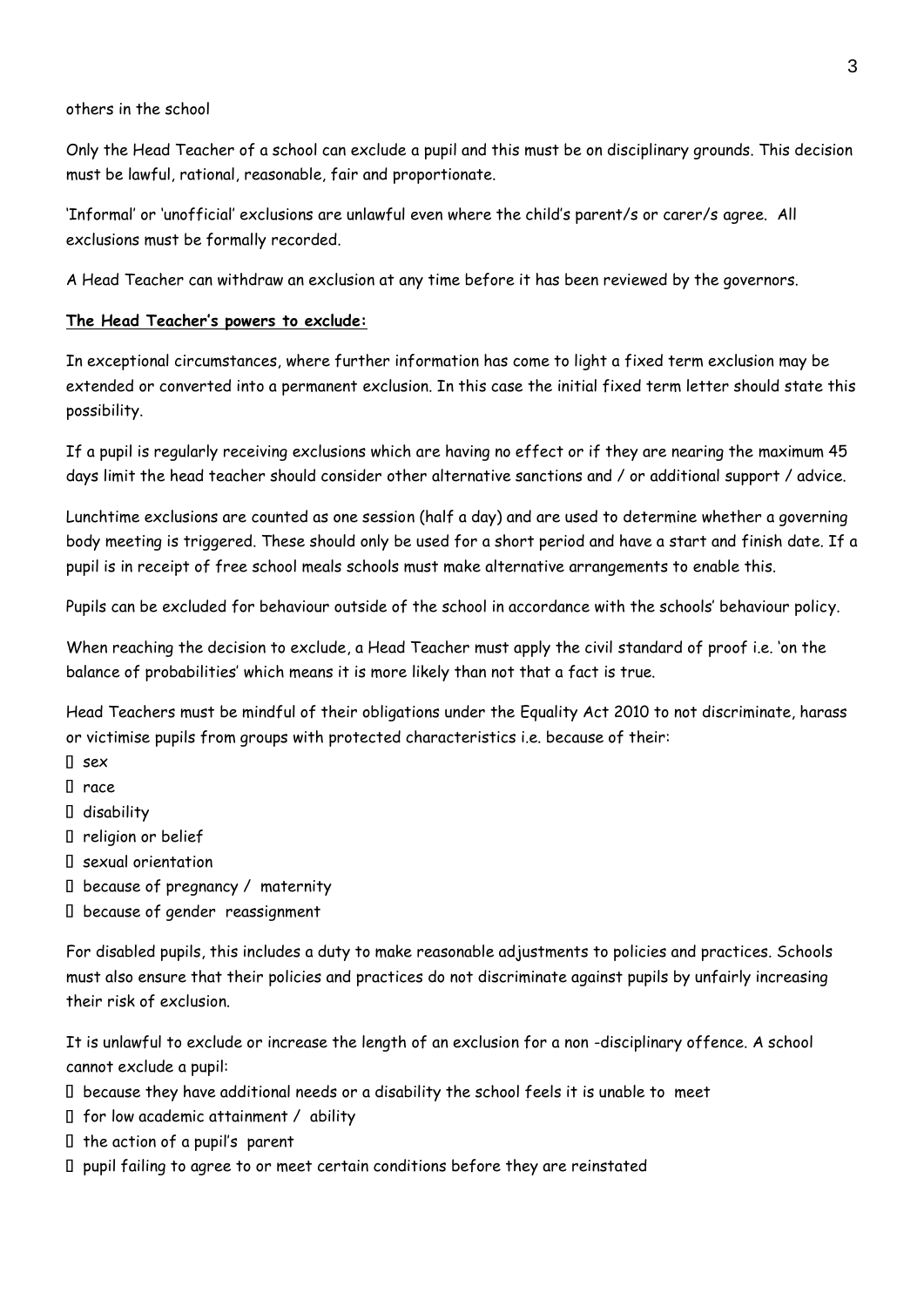## **Alternatives to exclusion**:

A pupil can move to a new school through a managed move or managed transfer. These can only be arranged with the agreement of the parent and the pupil. The threat of exclusion must never be used to influence parents to accept this or to remove their child from the school and seek a place at another school.

A managed move is where a pupil will have a trial placement at another school. If this fails he / she will return to their home school. A managed transfer is a one way move at the point of exclusion and in Cheshire East will involve support from the local authority and the Pupil Referral Unit. (See separate protocols/guidance)

Maintained schools have the power to direct a pupil off site for education which supports the improvement of their behaviour (Section 29A of the Education Act 2002). If a school decides to use this power they must inform the parent/s or carer/s at least 2 days before the start of the placement with the following information:

- $\Box$  the address of the placement
- $\Box$  who the pupil should report to on the first day and the start and finish times
- $I$  the number of days for which the requirement is imposed
- $I$  the reasons for and the objectives of imposing this requirement

These placements must be reviewed at least every 30 days. They cannot continue beyond the end of the school year in which the placement commenced.

### **Establishing the facts**:

Investigations into an incident / s may involve a number of staff; however, the decision on whether to exclude is for a Head Teacher to take. Pupils should be given the opportunity to present their case before the decision to exclude. In the case of a possible permanent exclusion, a head teacher may decide in the first instance to issue a fixed term exclusion whilst investigating the incident.

A full investigation should take place to establish the facts in relation to the incident leading to the exclusion and should take into account:

any witness statements

 $I$  the pupils own statement

 any other relevant evidence to determine on the balance of probabilities it is more likely or not that a fact is true.

A Head Teacher should consider if there were any contributing factors affecting the pupil at the time of the incident. These would include personal and home circumstances.

Head Teachers must take account of their legal duty of care when sending a pupil home following an exclusion.

Guidance is clear that early intervention should be used to address underlying causes of poor behaviour. This may include:

-an assessment of any special educational need or disability the pupil may have

-an assessment of whether appropriate support is in place

-The use of an Early Help Plan / multi agency assessment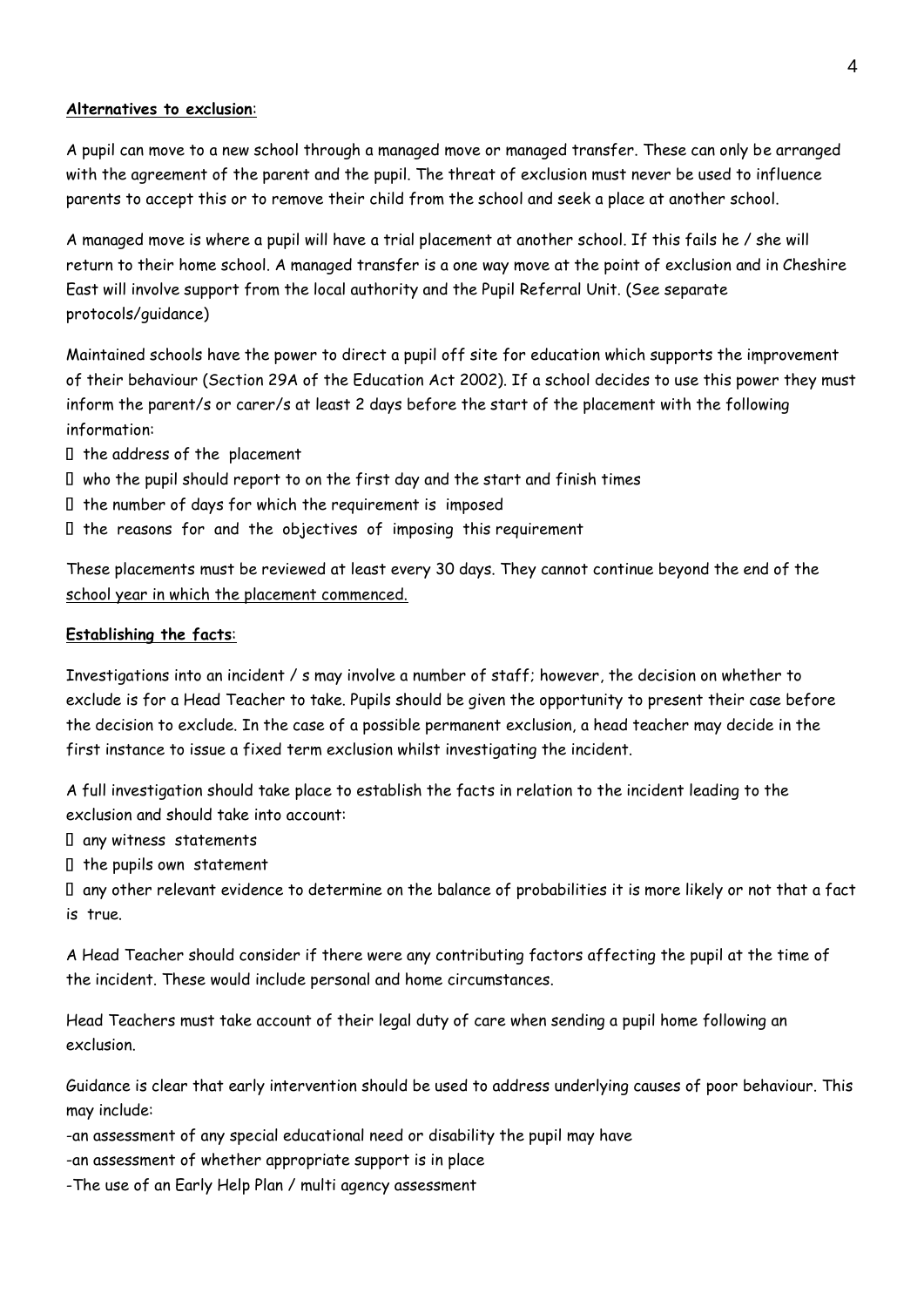#### **Children with SEND and Children Looked After:**

These are children who because of their additional needs/circumstances are particularly vulnerable to the impacts of exclusion.

Head Teachers should, as far as possible, avoid permanently excluding a child with a statement of Special Educational Needs and/or Disabilities. Head Teachers and governors must be mindful of their statutory duties in relation to children with special educational needs. Where a school has concerns about a pupil with SEND, they should, in the first place, consult the relevant Local Authority Assessment & Monitoring Officer who will advise on the suitability of support for the pupil's SEND and / or consider what additional support or alternatives may be required.

Head Teachers should not exclude a cared for child without firstly consulting with the virtual school for Children Looked After. Contact details can be found on their website: [www.cheshireeastvirtualschool.com.](http://www.cheshireeastvirtualschool.com/)

#### **The procedure for excluding a pupil:**

Once the decision to exclude has been made by the Head Teacher 'they must, without delays, notify parents/carers of the period of the exclusion and the reasons for it.' This may be by phone or face to face.

For a permanent exclusion the Head Teacher should meet with the parent / carer and the pupil and explain the reasons for his / her decision. They must also, without delay, provide the following information in writing (by delivering the letter directly to the parents, leaving it at or posting it to their last known address). It must include

 $I$  the reason for the exclusion

 $I$  the period of the fixed term exclusion or if permanent the fact that it is a permanent exclusion

 $\Box$  the parent / carers right to make representation to the governing body and how the pupil may be involved in this

 $\Box$  how those representations can be made

 where there is a legal requirement for the governing body to consider the exclusion that the parents / carers have a right to attend and can bring a friend / advocate or legal representative (at their own expense)

 $\Box$  the legal responsibilities for parents for any exclusion between one and 10 sessions i.e. that parents / carers are legally required to ensure their child is not present in a public place during school hours without reasonable justification, and that parents may be given a fixed penalty notice or prosecuted if they fail to do so.

 $I$  the right on written request to see a copy of the child's record

 For all exclusions over 5 days what alternative education will be in place from the sixth day and where that will be held.

If the above information is not available to include in the exclusion letter, it must be provided without delay and no later than 48 hours before the provision is due to start. The only exception to this is where provision is arranged before the sixth day of an exclusion.

Guidance notes it is important for schools to help minimise the disruption that exclusion can cause to an excluded pupil's education. Whilst the statutory duty on governing bodies or local authorities is to provide full time education from the sixth day of an exclusion, there is obvious benefit in starting this provision as soon as possible.